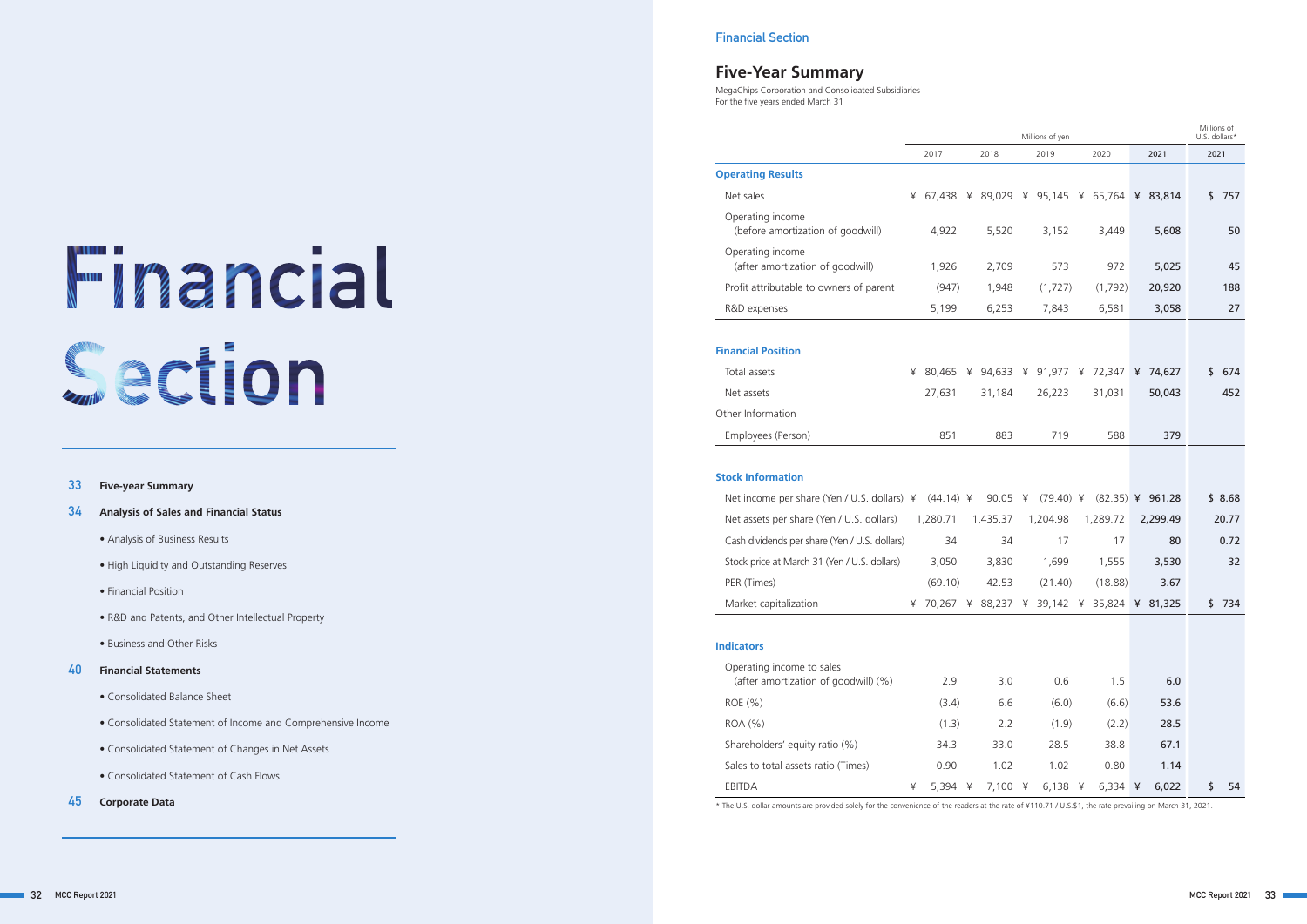## ■ Analysis of Business Results ● Net Sales

MegaChips recorded the net sales of ¥83,814 million for the current consolidated fiscal year (an increase of 27.4% from the previous consolidated fiscal year), resulted from the steady demand for LSIs for storing game software (customized memories) in the ASIC business, while there was a decrease in sales due to the transfer of our Smart Connectivity LSI business for video interfaces in the third quarter of the previous fiscal year and a decrease in sales from the second quarter onward due to SiTime Corporation's change to an affiliated company in the first quarter.

#### ● Cost of Sales, SG&A Expenses, and Operating Income

The cost of sales for the current consolidated fiscal year was ¥70,504 million. The cost of sales ratio for the current consolidated fiscal year was 84.1%, a decrease of 9.5 points from the previous consolidated fiscal year, due to changes in the product mix of sales, and the gross profit amounted to ¥13,310 million (a decrease of 20.3% from the previous consolidated fiscal year).

Selling, general, and administrative (SG&A) expenses were ¥8,285 million, a decrease of ¥7,438 million from the previous consolidated fiscal year, reflecting a decrease in selling, general and administrative expenses from the second quarter onward due to SiTime Corporation's change to an affiliated company in the first quarter and the progress in reducing fixed costs and improving business efficiency, for which MegaChips has been working on as part of its business restructuring, while making future-oriented research and development investments into growth areas. These expenses mainly consist of personnel expenses, including salaries and provisions for bonuses, of ¥3,075 million (a decrease of 24.1% from the previous consolidated fiscal year), R&D expenses of ¥3,058 million (a decrease of 53.5% from the previous consolidated fiscal year), and the amortization of goodwill and intangible assets of ¥583 million due to the acquisition of the Company in the past consolidated fiscal year.

As a result, MegaChips saw the operating income before amortization of goodwill and other items of ¥5,608 million and the operating income after amortization of goodwill and other items of ¥5,025 million (an increase of 416.7% from the previous consolidated fiscal year).

#### ● Net Income before Income Taxes

MegaChips had dividend income of ¥99 million as non-operating income, posted interest expenses for loans from financial institutions of ¥208 million as non-operating expenses, and had a share of loss of entities accounted for using equity method of

¥899 million as a result of SiTime Corporation's change to an affiliated company, resulting in an expense of ¥1,112 million between non-operating income and non-operating expenses.

While posting ¥26,387 million for a gain on sales of shares of subsidiaries and associates due to the partial sale of SiTime Corporation's shares and its capital increase by issuing new shares at market price as an extraordinary income, MegaChips posted extraordinary losses, consisting of an impairment loss of ¥703 million due to the non-current assets of its Makuhari office and MegaChips LSI USA Corporation's office, a loss on transfer of lease contract of ¥191 million, and a loss on liquidation of business of ¥160 million due to the termination of new development of timing controller LSI for liquid crystal panels and the termination of receiving orders for major products, resulting in a profit of ¥22,921million between extraordinary profits and extraordinary losses.

As a result, a profit before income taxes for the current consolidated fiscal year was ¥26,834 million (compared to a loss before income taxes of ¥1,965 million in the previous consolidated fiscal year).

#### ● Profit (Loss) Attributable to Owners of Parent

As a result of income taxes - current of ¥6,564million (an increase of 3,614.0% from the previous consolidated fiscal year) and income taxes - deferred of negative ¥398 million (compared to negative ¥317 million in the previous consolidated fiscal year), a profit attributable to owners of parent was ¥20,920 million (compared to a loss attributable to owners of parent of ¥1,792 million in the previous consolidated fiscal year).

#### ● Dividends

MegaChips regards the appropriate distribution of dividends to its shareholders as an important management issue and strives to actively distribute dividends, all the while considering its future financial situation to ensure further growth and sustainable dividend distribution. The basic policies are as follows: (1) MegaChips will determine the amount of dividends by taking an amount equivalent to at least 30% of the consolidated net income attributable to owners of parent (with special factors related to accounting, financial settlement, and tax adjustments given due consideration) as the aggregate amount of dividends, while taking the medium-term business outlook into consideration, and dividing this amount by the number of shares that have been issued at the end of the period, less the number of shares held by MegaChips at the end of the period.

# **Analysis of Sales and Financial Status**

MegaChips Corporation and its Consolidated Subsidiaries

- (2) Aiming at sustainable improvements to its corporate value, MegaChips will allocate funds to basic research to create innovative new technologies, development of unique products, achievement of an appropriate business portfolio, and the securing of skilled personnel to achieve mid- to long-term growth. MegaChips will also consider maintaining a sound financial position capable of withstanding fluctuations in the business environment.
- (3) To improve capital efficiency, MegaChips will strive to return profits to shareholders by acquiring treasury shares expeditiously, taking into consideration such factors as market conditions, movements of stock prices, and MegaChips' financial situation.

## ■ High Liquidity and Outstanding Reserves ● Cash Flow

With respect to the dividends of surplus for the current consolidated fiscal year, MegaChips has decided to pay an annual dividend of ¥80 per share consisting of ¥35 per share as an ordinary dividend and ¥45 per share as a commemorative dividend to express appreciation for the 30th anniversary of MegaChips' founding (compared to an annual dividend of ¥17 per share in the previous consolidated fiscal year) to those who are MegaChips' shareholders as of March 31, 2021 based on the basic policies for profit sharing discussed above.

Cash and cash equivalents ("Capital") were recorded at ¥21,407 million at the end of the current consolidated fiscal year, an increase of ¥4,188 million from the previous consolidated fiscal year (compared to an increase of ¥7,037 million in the previous consolidated fiscal year). The status of cash flows at the end of the consolidated fiscal year was as follows.

Cash flows from operating activities acquired as capital amounted to ¥5,513 million (compared to ¥28,256 million acquired as capital in the previous consolidated fiscal year). This was mainly due to a profit before income taxes of ¥26,834 million (compared to a loss before income taxes of ¥1,965 million in the previous consolidated fiscal year), depreciation of ¥1,514 million, a share of loss of entities accounted for using equity method of ¥899 million, a loss on retirement of non-current assets of ¥2,543 million, an increase of ¥2,581 million in notes and accounts payable - trade, a gain on sales of shares of subsidiaries and associates of ¥26,387 million, and an increase of ¥2,141 million in inventory.

Cash flows from investing activities acquired as capital reached ¥17,022 million (compared to ¥2,541 million used as capital in the previous consolidated fiscal year). This was mainly attributable to ¥19,151 million in proceeds from sales of shares of subsidiaries and associates. As a result, free cash flow, the sum of cash flow from operating activities and cash flow from investing activities amounted to ¥22,536 million acquired as capital (compared to ¥25,715 million acquired as capital in the previous consolidated fiscal year).

Cash flows from financing activities used as capital amounted to ¥18,807million (compared to ¥18,599 million used as capital in the previous consolidated fiscal year). This was mainly due to a net increase in short-term loans payable of ¥2,979 million and repayments of long-term loans payable of ¥21,210 million.

#### ● Capital Requirements and Financial Policy

MegaChips borrows funds from financial institutions to raise ordinary working capital when necessary. Working capital is used for operating expenses, such as research and development expenses for new technology and new products, cost of goods, sales expenses as well as general management expenses, with the contract manufacturing expenses for the LSI products as the major operating cost.

MegaChips strives to maintain its sound asset structure and financial condition, and believes it can raise the funds it needs for growth by selling accounts receivable on hand, borrowing from financial institutions, and increasing its capital.

In the current consolidated fiscal year, ¥19,377 million acquired as capital due to the partial sale of SiTime Corporation's shares. This was mainly applied to the repayment of interest-bearing debt from financial institutions. Therefore, the balance of interest-bearing debt at the end of the current consolidated fiscal year was ¥4,790 million in total, a decrease of ¥23,701 million from the end of the previous consolidated fiscal year.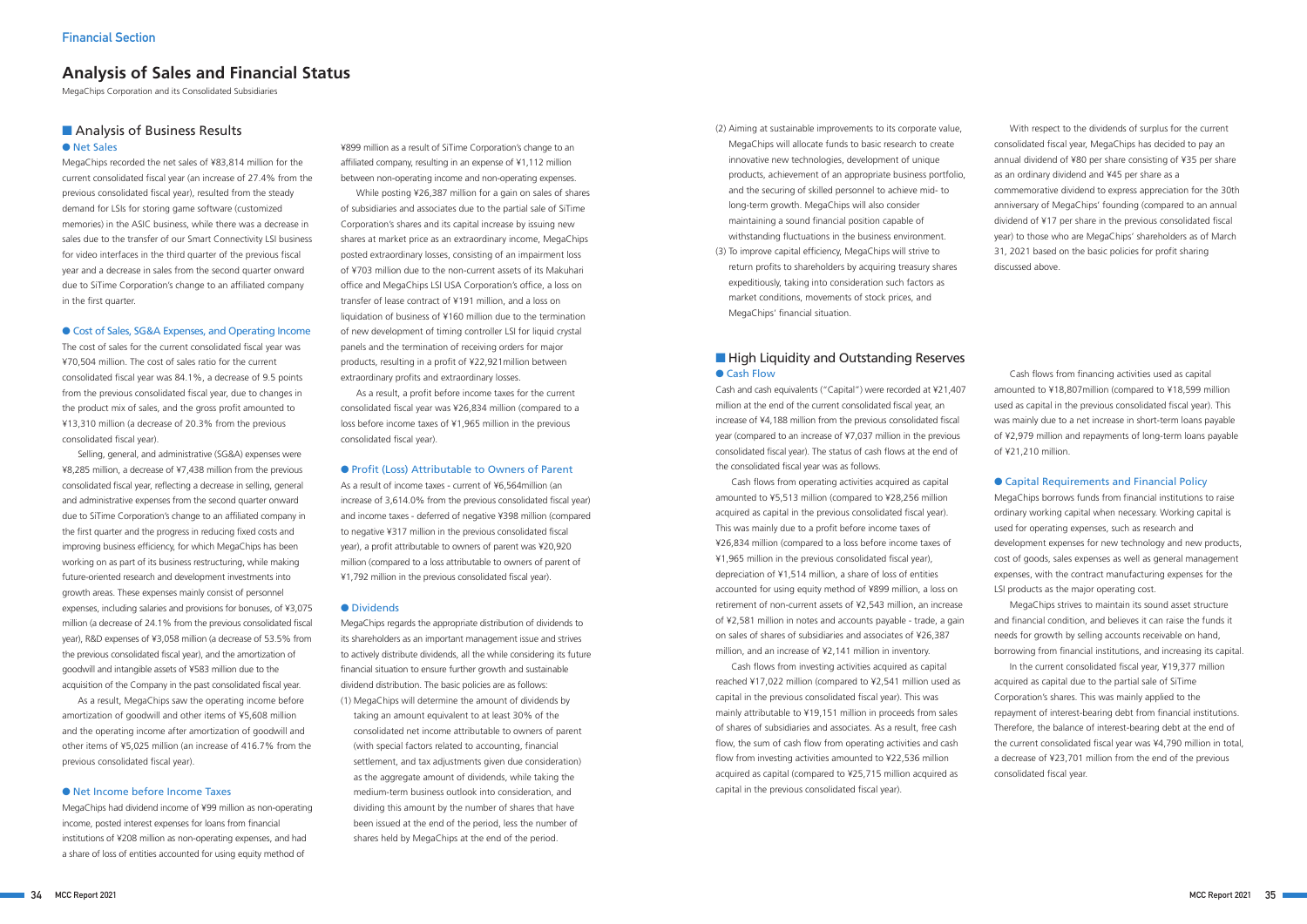Total assets at the end of the current consolidated fiscal year amounted to ¥74,627 million (an increase of ¥2,279 million from the end of the previous consolidated fiscal year). Current assets, mainly for cash and deposits, notes and accounts receivable - trade, inventories, and merchandise and finished goods amounted to ¥50,866 million (an increase of ¥5,237 million from the end of the previous consolidated fiscal year). Comparing major assets with the previous consolidated fiscal year, cash and deposits increased by ¥4,152 million, merchandise and finished goods increased by ¥1,134 million. Among non-current assets, shares of subsidiaries and associates increased by ¥11, 958 million, while software decreased by ¥1,985 million due to the retirement of internally developed software, and goodwill and technical assets decreased by ¥7,985million and ¥2,504 million, respectively, due to SiTime Corporation's change from a consolidated subsidiary to an affiliated company.

MegaChips' asset structure is characterized by its high liquidity. Although investments and other assets, mainly stocks of subsidiaries and affiliates made up a certain percentage, current assets accounted for 68.2% of total assets. Meanwhile, the current ratio was 213.5% (up 87.0 points from the end of the previous consolidated fiscal year), as a result of current liabilities of ¥23,825 million (a decrease of ¥12,247 million from the end of the previous consolidated fiscal year) mainly due to a decrease of interest-bearing debt. The asset amount, obtained by deducting inventories of ¥3,995 million from current assets, was ¥46,870 million, accounted for 62.8% of total assets. This asset structure is attributable to the fact that MegaChips has been conducting business as a fabless manufacturer who does not have any production facilities or assets that immobilize funds for

a long period of time. Going forward, MegaChips will continue to strive to improve its liquidity and maintain a balance sheet with a sound asset structure.

Total liabilities at the end of the current consolidated fiscal year were ¥24,583 million (a decrease of ¥16,732 million from the end of the previous consolidated fiscal year). They mainly consist of trade payables of ¥9,486 million, primarily comprising outstanding payments to contracted manufacturers of LSIs, short-term loans payable of ¥2,000 million, and the current portion of long-term loans payable of ¥2,790 million. Comparing major liabilities with the previous consolidated fiscal year, while notes and accounts payable - trade increased by ¥2,169 million, short-term loans payable decreased by ¥2,491 million and long-term loans payable (including the current portion of long-term loans payable) decreased by ¥21,210 million.

Net assets were ¥50,043 million (an increase of ¥19,012 million from the end of the previous consolidated fiscal year). Non-controlling interests decreased by ¥2,844 million due to SiTime Corporation's change from a consolidated subsidiary to an affiliated company. In addition, a profit attributable to owners of parent was ¥20,920 million, dividends of surplus were ¥369 million, valuation differences on available-for-sale securities increased by ¥467 million, and foreign currency translation adjustment increased by ¥913 million.

As a result, MegaChips' equity was ¥50,043 million and equity ratio was 67.1% (up 28.3 points from the end of the previous consolidated fiscal year) due to MegaChips' efforts to reduce interest-bearing debt. MegaChips will continue to strive to strengthen its financial base to respond flexibly to changes in the business environment.

## ■ Research and Development, Patents, and Other Intellectual Property Rights

MegaChips invested a consolidated total of ¥3,058 million in R&D expenses for the current fiscal year.

MegaChips sets its policy to provide System LSI and solutions based on analog/digital technologies, and actively promotes research and development activities.

MegaChips also emphasizes the protection of intellectual property rights in the form of patents and other industrial property rights as part of its management strategies. As of the end of the fiscal year under review, the details of the industrial property rights MegaChips holds and the details of those patents among the industrial property rights MegaChips holds by country are as follows:

| <b>Industrial Property Rights</b> |         | (As of March 31, 2021) |       |  |  |  |  |  |
|-----------------------------------|---------|------------------------|-------|--|--|--|--|--|
|                                   | Patents | <b>Trademarks</b>      | Total |  |  |  |  |  |
| Issued                            | 840     | 34                     | 874   |  |  |  |  |  |
| Applied for                       | 81      |                        | 85    |  |  |  |  |  |
| Total                             | 921     | 38                     | 959   |  |  |  |  |  |

| Patents by Country |       | (As of March 31, 2021) |                              |    |       |       |  |  |
|--------------------|-------|------------------------|------------------------------|----|-------|-------|--|--|
|                    | Japan | North<br>America       | Asia<br>(excluding<br>Japan) | EU | Other | Total |  |  |
| <b>Issued</b>      | 433   | 336                    | 48                           | フ3 |       | 840   |  |  |
| Applied for        | 48    | 15                     | ჩ                            | h  | h     | 81    |  |  |
| Total              | 481   | 351                    | 54                           | 29 |       | 921   |  |  |

#### ■ Business and Other Risks

## ■ Financial Position

MegaChips has identified the following risks pertaining to its operations and other matters that may have a material impact on the financial position and the cash flow of the Group.

Forward-looking statements in this section represent the judgment of MegaChips as of March 31, 2021.

#### Dependence on specific customers (1) Purchasers

MegaChips principally sells LSIs for a game software storage (custom memory) for the amusement field; LSIs for game consoles and peripheral devices; LSIs for digital cameras and other image processing; LSIs for OA equipment. The percentage of net sales involving LSIs for storing game software (custom memory) to Nintendo Co., Ltd. ("Nintendo") is increasing and accounts for 78.0% of the sales for the current fiscal year.

Therefore, the performance of the Company could fluctuate depending on the sales trend of the game consoles and software that use our LSI products, and the market of LSI.

The risk is not something that can be completely eliminated, we have the good and close relationship with Nintendo and aim to meet customer satisfaction with our products by providing ideal solution and stable supply and minimize the possible risks. Besides, we focus on the development of the new business in the fields including in-vehicle device, industrial equipment, telecommunications infrastructure, energy control and robotics as well as improve the business portfolio in the mid- to long-term.

#### (2) Contract manufacturers (suppliers)

Since its foundation, MegaChips has adopted a business model in which it operates as an R&D-oriented fabless enterprise, concentrating its management resources on research and development and contracting out the manufacture of its products to third parties. Consequently, we have been able to develop products that best meet customers' needs based on our proprietary technological capabilities and to expand our business without needing to invest in plant and equipment that require substantial investments. We work with a number of different manufacturers, percentage of purchases from Macronix International Co., Ltd. ("Macronix"), which manufactures LSIs for storing game software (custom memory) supplied to our major customer, Nintendo, and LSIs for game consoles and peripheral devices is becoming higher, and accounts for 62.6% in the current fiscal year.

Therefore, if Macronix becomes unable to manufacture, for whatever reason, MegaChips' operating results may be impacted.

Currently, there is no sign that the said risk would become apparent. Further, we have entered into manufacturing consignment contracts with Nintendo and Macronix, respectively. We intend to build solid and close ties with these companies to ensure a stable supply of products.

#### **Operations**

#### (1) Risks associated with LSI products

MegaChips has adopted a fabless business model, where we do not have manufacturing capacity, but instead outsource manufacturing to third parties. We established the network with major foundries in Japan and overseas such as Taiwan, and outsource the manufacturing of LSI products depending on the customer demand.

Therefore, the demand and supply balance in the semiconductor market may affect the quantities and prices of products that we procure, and we may not be able to procure products in the quantities and at the prices that we desire.

Although our LSI products are used in state-of-the-art digital devices, since the pace of technological innovation is rapid, there is no guarantee that our Group's products will continue to be used. Moreover, demand fluctuates due to the effect of fierce competition as well as the spread of CSR Procurement Policy to which our end products using our LSIs are subject.

To deal with the risks, our Group aim to minimize risks by flexibly providing optimal production technology along with working on optimization of purchase cost, production quantity and production schedule while assuming the competitive price that differentiate with the products of other companies.

#### (2) Research and development

Based on the management philosophy of building MegaChips' business through "Innovation," coexisting with customers over the long term through "Trust," and making an ongoing contribution to society through "Creativity," we have expanded our operations with our technological development capabilities as a base. Our competitiveness lies in our uniqueness leveraging analog and digital technology.

Currently MegaChips Group focuses its management resources in the growth areas such as in-vehicle device, industrial equipment, telecommunication infrastructure, energy control and robotics and working on the research and development to provide state-of-the-art technology and products to the customers. The R&D expenditures totaled ¥3,058 billion and accounted for 3.6% of consolidated sales.

However, in our industry, advances in technology occur at remarkable speed and the market may change rapidly, with technologies that were considered new suddenly becoming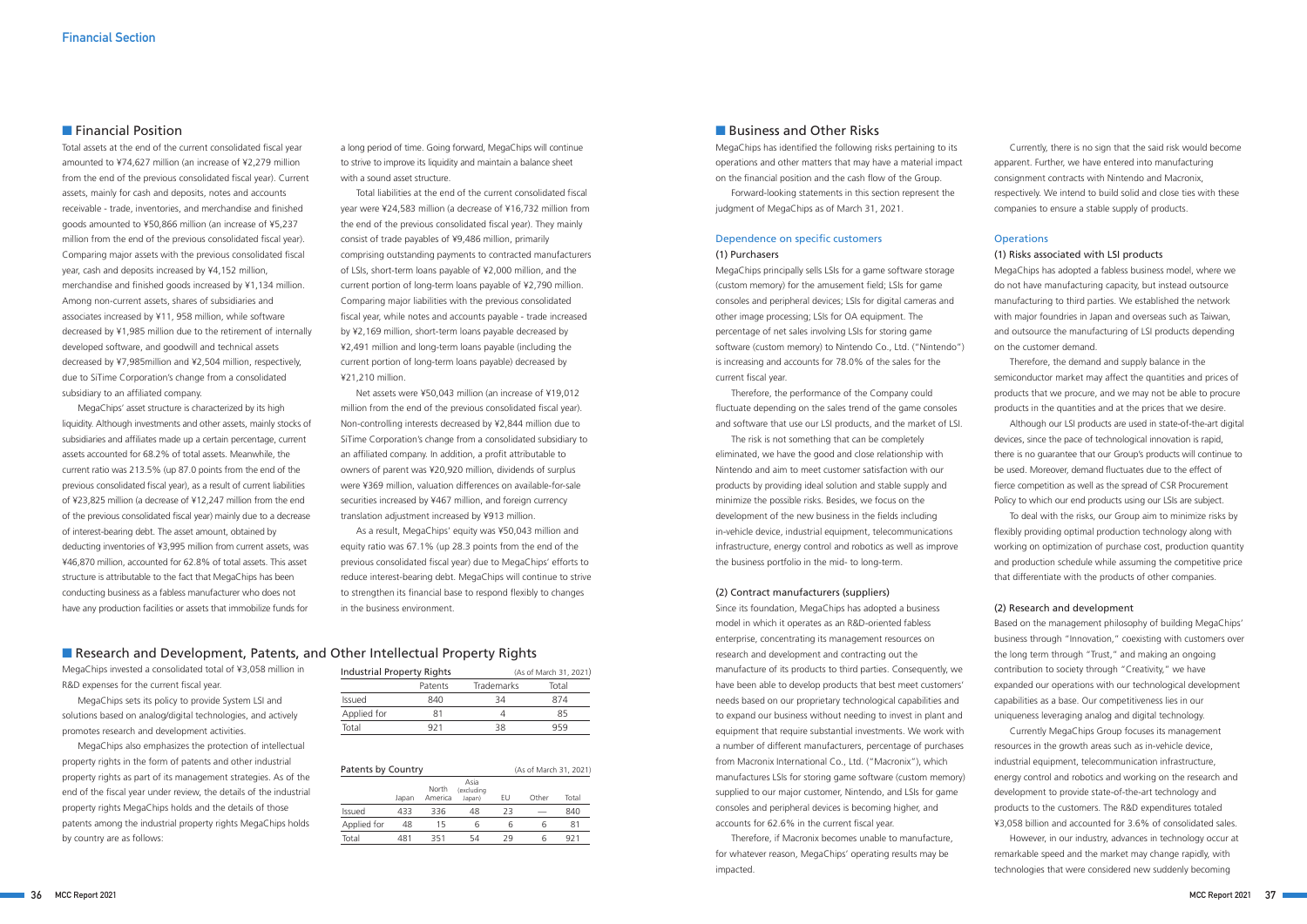#### obsolete and new technologies and services surging in

popularity. There is no assurance that we can always respond quickly to these changes, and we may be required to invest a large sum in research and development. This will, in turn, likely affect our operating results. Also, when other companies have an advantage in the competition of the technology development, the share of our Group would drop and causes an impact on the performance.

MegaChips makes every effort to develop cutting-edge technologies based on our unique analog and digital technology and continuously provide attractive products in the market, and to maintain a competitive edge in its technologies and products.

#### (3) Ensuring skilled personnel

MegaChips is expanding operations based on its technological development capabilities leveraging unique analog and digital technology and its business growth depends heavily on skilled personnel. Therefore, we recognize that it is an extremely major challenge of our personnel policy to secure and retain excellent skilled personnel, as well as to determine how to treat and train these skilled personnel.

If we cannot maintain, hire, develop and globalize skilled personnel in Japan or overseas in the future, it might have an impact on MegaChips' corporate value and competitiveness.

To cope with these issues, MegaChips Group will streamline a personnel treatment system and implement a personnel policy based on the development plan according to investment in human resources for mid- to long-term new business development. We put an effort in measures including language education, new employee training, and diversity promotion to develop human resources that can display personnel abilities in various environment and maximize company's outcome.

#### Management

#### (1) Valuation of Goodwill, etc. included in stocks of subsidiaries and affiliates

The MegaChips owns shares of SiTime Corporation (listed on the NASDAQ Global Market) (SiTime), which was acquired in November 2014, and currently is an equity-method affiliate of the Company. These investments, including intangible assets, primarily goodwill (Goodwill, etc.) are posted in the consolidated balance sheet as "shares of subsidiaries and affiliates." As of the end of the current consolidated fiscal year, the balance of the shares of subsidiaries and affiliates was ¥11,958 million, accounting for 16.0% of consolidated total assets.

MegaChips uses forward currency contracts as needed to reduce foreign exchange risk.

Although, as a listed company, SiTime operates based on its own policies and strategies, the deterioration of its business performance and financial position may affect the MegaChips' business performance.

Goodwill, etc. included in the aforementioned shares of subsidiaries and affiliates are evaluated based on the net realizable value using the market value of the shares. However, if the net realizable value falls below the carrying amount due to a decline in the share price of SiTime, the MegaChips' business performance may be affected by an impairment loss.

At present, the Company has determined that it is not necessary to recognize impairment in the evaluation of Goodwill, etc.

#### (2) Risks in strategic investment

MegaChips Group may make strategic alliances, including investments, when we determine that it will contribute to the enhancement of our corporate value through business collaboration with other companies and information gathering. The balance of investment securities for the current fiscal year is ¥3,590 billion and accounts for 8.0% of consolidated total assets, including shares of Macronix that is our major supplier.

In the strategic collaboration including investment to accelerate business growth, it may not be possible to achieve the results expected by the Company in building complementary relationships and expanding business results. It also might have an impact on the Group's performance due to the appraisal loss from the drop in the book value of the investment shares or a sharp decline of the net asset value.

The meeting structure consisting of directors and outside experts decides these strategic investments, comprehensively considering business collaboration, information gathering status and a future revenue, verifying effects and risks and implement it with the approval of the BOD meeting.

#### (3) Exchange rate fluctuations

MegaChips owns overseas subsidiaries as the business bases and a portion of our business transactions are denominated in currencies other than Japanese yen, notably US dollars and Taiwan dollars. The figures in the financial statement of the overseas subsidiaries are converted into Japanese yen for the consolidated financial statement, consequently, exchange rate varies, especially fluctuations in the yen/dollar rate, may affect our operating results. If the foreign exchange rate moves in the direction of the yen's appreciation, it has negative effect on the performance, and the greater the fluctuation range, the greater the possibility of the risk becoming apparent.

#### (4) Intellectual property rights

As an R&D-oriented fabless enterprise, MegaChips recognizes that the protection of its intellectual property rights is materiality in its business development.

However, there exists no assurance that all patents or trademarks for which we file applications will be registered. Additionally, it is impossible to fully investigate the technologies and rights of other companies prior to publication thereof. If lawsuits are filed against us alleging infringements of the intellectual property rights of other companies, our operating results may be affected.

MegaChips' independently developed proprietary technologies may not be fully protected under intellectual property legislation in specific countries and regions. Under such conditions, we may be unable to effectively prevent other companies from using our intellectual property without our permission and from introducing similar products into the market.

MegaChips Group enhances an intellectual property-related internal system and a collaboration with a patent firm and actively files and registers patents and trademark to secure our products and services, while thoroughly investigates right of other companies to minimize risks of the possibility of infringement of a third party's intellectual property rights.

#### (5) Risk factors associated with an accident or natural disaster

A natural hazard such as a large-scale earthquake, the widespread outbreak of serious infectious disease, acts of terrorism have the potential to become risks for the Group's businesses and could affect the Group's business bases, the foundries and manufacturers, or customers. Also, such an event can cause suspension of business activities of the Group and might have substantial impact on the financial position of the Group.

The Group has formulated a Business Continuation Plan (BCP) and prepared a Crisis Management Manual to prevent a secondary disaster and minimize damage and losses of the disaster.

#### (6) In Response to the COVID-19

Our response to the COVID-19 is to ensure the physical and life safety of executives and employees and temporary employees who work at our Group's offices, as well as the safety of related parties of our business partners with the highest priority. We take various measures to prevent the infection, though will continue to take necessary measures promptly according to the information from the government and future infection circumstances and strive to reduce the risk.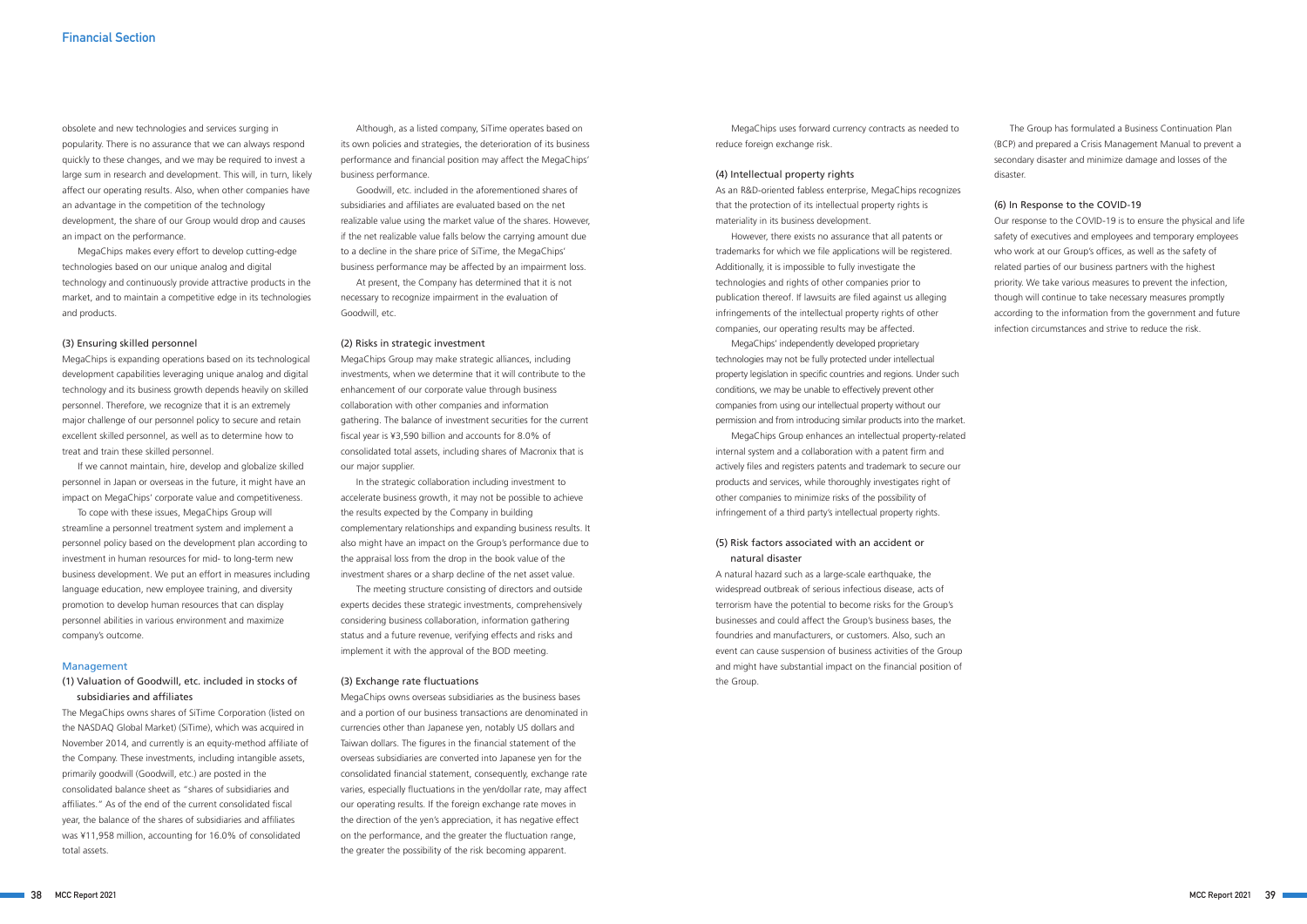# **Consolidated Balance Sheet Financial Statements Financial Section**

|                                       |          | Millions of yen |                  |  |  |  |  |
|---------------------------------------|----------|-----------------|------------------|--|--|--|--|
|                                       | 2020     | 2021            | 2021             |  |  |  |  |
| Assets                                |          |                 |                  |  |  |  |  |
| Current assets                        |          |                 |                  |  |  |  |  |
| Cash and deposits                     | ¥ 17,255 | ¥ 21,407        | \$193            |  |  |  |  |
| Notes and accounts receivable - trade | 23,671   | 23,071          | 208              |  |  |  |  |
| Merchandise and finished goods        | 1,982    | 3,116           | 28               |  |  |  |  |
| Work in process                       | 1,320    | 650             | 5                |  |  |  |  |
| Raw materials and supplies            | 230      | 227             | 2                |  |  |  |  |
| Other                                 | 1,183    | 2,392           | 21               |  |  |  |  |
| Allowance for doubtful accounts       | (15)     | (1)             | (0)              |  |  |  |  |
| Total current assets                  | 45,628   | 50,866          | 459              |  |  |  |  |
| Non-current assets                    |          |                 |                  |  |  |  |  |
| Property, plant and equipment         |          |                 |                  |  |  |  |  |
| <b>Buildings</b>                      | 4,499    | 2,431           | 21               |  |  |  |  |
| Accumulated depreciation              | (3,338)  | (2, 107)        | (19)             |  |  |  |  |
| Buildings, net                        | 1,161    | 324             | 2                |  |  |  |  |
| Land                                  | 198      | 116             | 1                |  |  |  |  |
| Construction in progress              | 378      | 631             | 5                |  |  |  |  |
| Other                                 | 9,275    | 6,604           | 59               |  |  |  |  |
| Accumulated depreciation              | (7, 811) | (6, 178)        | (55)             |  |  |  |  |
| Other, net                            | 1,463    | 426             | 3                |  |  |  |  |
| Total property, plant and equipment   | 3,201    | 1,498           | 13               |  |  |  |  |
| Intangible assets                     |          |                 |                  |  |  |  |  |
| Goodwill                              | 7,985    |                 |                  |  |  |  |  |
| Technical assets                      | 2,504    |                 |                  |  |  |  |  |
| Software                              | 2,536    | 551             | 4                |  |  |  |  |
| Other                                 | 4        | 6               | $\boldsymbol{0}$ |  |  |  |  |
| Total intangible assets               | 13,031   | 558             | 5                |  |  |  |  |
| Investments and other assets          |          |                 |                  |  |  |  |  |
| Investment securities                 | 3,059    | 3,590           | 32               |  |  |  |  |
| Shares of subsidiaries and associates |          | 11,958          | 108              |  |  |  |  |
| Long-term prepaid expenses            | 1,931    | 1,247           | 11               |  |  |  |  |
| Deferred tax assets                   | 1,515    | 1,864           | 16               |  |  |  |  |
| Other                                 | 3,978    | 3,044           | 27               |  |  |  |  |
| Total investments and other assets    | 10,485   | 21,704          | 196              |  |  |  |  |
| Total non-current assets              | 26,718   | 23,761          | 214              |  |  |  |  |
| Total assets                          | ¥ 72,347 | ¥ 74,627        | \$674            |  |  |  |  |

|                                                       | Millions of yen | Millions of<br>U.S. dollars |          |
|-------------------------------------------------------|-----------------|-----------------------------|----------|
|                                                       | 2020            | 2021                        | 2021     |
| Liabilities                                           |                 |                             |          |
| Current liabilities                                   |                 |                             |          |
| Notes and accounts payable - trade                    | 7,317<br>¥      | ¥<br>9,486                  | \$<br>85 |
| Short-term borrowings                                 | 4,491           | 2,000                       | 18       |
| Current portion of long-term borrowings               | 21,000          | 2,790                       | 25       |
| Accounts payable - other                              | 1,467           | 1,572                       | 14       |
| Income taxes payable                                  | 110             | 6,762                       | 61       |
| Provision for bonuses                                 | 429             | 664                         | 6        |
| Provision for loss on construction contracts          | 51              | 16                          | 0        |
| Other                                                 | 1,205           | 533                         | 4        |
| Total current liabilities                             | 36,073          | 23,825                      | 215      |
| Non-current liabilities                               |                 |                             |          |
| Long-term borrowings                                  | 3,000           |                             |          |
| Deferred tax liabilities                              | 676             |                             |          |
| Other                                                 | 1,566           | 758                         | 6        |
| Total non-current liabilities                         | 5,243           | 758                         | 6        |
| <b>Total liabilities</b>                              | 41,316          | 24,583                      | 222      |
| Net assets                                            |                 |                             |          |
| Shareholders' equity                                  |                 |                             |          |
| Share capital                                         | 4,840           | 4,840                       | 43       |
| Capital surplus                                       | 9,318           | 9,362                       | 84       |
| Retained earnings                                     | 13,896          | 34,446                      | 311      |
| Treasury shares                                       | (1,609)         | (1,609)                     | (14)     |
| Total shareholders' equity                            | 26,445          | 47,039                      | 424      |
| Accumulated other comprehensive income                |                 |                             |          |
| Valuation difference on available-for-sale securities | 2,586           | 3,054                       | 27       |
| Foreign currency translation adjustment               | (964)           | (50)                        | (0)      |
| Total accumulated other comprehensive income          | 1,622           | 3,003                       | 27       |
| Share acquisition rights                              | 118             |                             |          |
| Non-controlling interests                             | 2,844           |                             |          |
| Total net assets                                      | 31,031          | 50,043                      | 452      |
| Total liabilities and net assets                      | ¥ 72,347        | ¥ 74,627                    | \$674    |

As of March 31, 2020 and 2021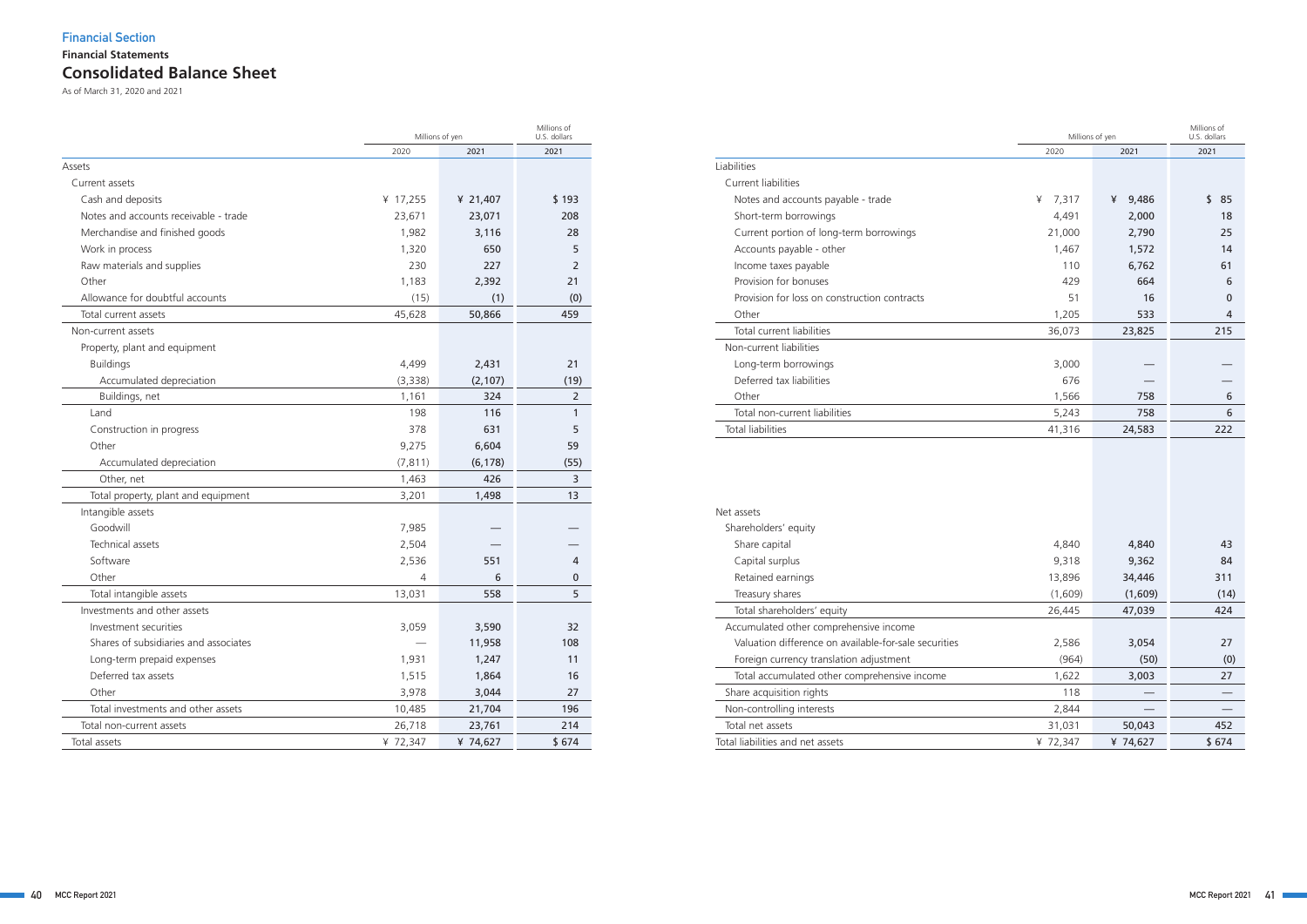# **Consolidated Statement of Income and Comprehensive Income Consolidated Statement of Changes in Net Assets**

|                                                                                   | Millions of yen | Millions of<br>U.S. dollars |              |
|-----------------------------------------------------------------------------------|-----------------|-----------------------------|--------------|
|                                                                                   | 2020            | 2021                        | 2021         |
| Net sales                                                                         | ¥65,764         | ¥83,814                     | \$757        |
| Cost of sales                                                                     | 49,068          | 70,504                      | 636          |
| Gross profit                                                                      | 16,695          | 13,310                      | 120          |
| Selling, general and administrative expenses                                      | 15,723          | 8,285                       | 74           |
| Operating profit                                                                  | 972             | 5,025                       | 45           |
| Non-operating income                                                              |                 |                             |              |
| Interest income                                                                   | 13              | 10                          | 0            |
| Dividend income                                                                   | 98              | 99                          | 0            |
| Receiving dispatching fee                                                         | 100             | 33                          | 0            |
| Gain on investments in investment partnerships                                    | 1               | 6                           | 0            |
| Miscellaneous income                                                              | 13              | 8                           | $\mathbf{0}$ |
| Total non-operating income                                                        | 228             | 157                         | 1            |
| Non-operating expenses                                                            |                 |                             |              |
| Interest expenses                                                                 | 482             | 208                         | 1            |
| Borrowing fee                                                                     | $\mathbf 0$     | $\mathbf 0$                 | $\mathbf{0}$ |
| Loss on sale of receivables                                                       | 39              | 43                          | $\mathbf{0}$ |
|                                                                                   |                 |                             |              |
| Share of loss of entities accounted for using equity method                       |                 | 899                         | 8            |
| Foreign exchange losses                                                           | 28              | 53                          | $\mathbf{0}$ |
| Miscellaneous losses                                                              | 10              | 63                          | $\mathbf{0}$ |
| Total non-operating expenses                                                      | 562             | 1,269                       | 11           |
| Ordinary profit                                                                   | 639             | 3,912                       | 35           |
| Extraordinary income                                                              |                 |                             |              |
| Gain on sale of shares of subsidiaries and associates                             |                 | 26,387                      | 238          |
| Gain on change in equity                                                          |                 | 117                         | $\mathbf{1}$ |
| Gain on liquidation of subsidiaries and associates                                | 599             |                             |              |
| Gain on sale of businesses                                                        |                 | 41                          | $\mathbf{0}$ |
| Total extraordinary income                                                        | 599             | 26,546                      | 239          |
| Extraordinary losses                                                              |                 |                             |              |
| Loss on retirement of non-current assets                                          | 167             | 2,543                       | 22           |
| Impairment losses                                                                 | 271             | 703                         | 6            |
| Loss on valuation of investment securities                                        | 546             |                             |              |
| Loss on liquidation of subsidiaries and associates                                |                 | 26                          | $\mathbf 0$  |
| Loss on liquidation of business                                                   |                 | 160                         | $\mathbf{1}$ |
| Loss on sale of businesses                                                        | 2,092           |                             |              |
| Extra retirement payments                                                         | 125             |                             |              |
| Loss on transfer of lease contracts                                               |                 | 191                         | 1            |
| Total extraordinary losses                                                        | 3,203           | 3,625                       | 32           |
| Profit (loss) before income taxes                                                 | (1, 965)        | 26,834                      | 242          |
| Income taxes - current                                                            | 176             | 6,564                       | 59           |
| Income taxes - deferred                                                           | (317)           | (398)                       | (3)          |
| Total income taxes                                                                | (140)           | 6,166                       | 55           |
| Profit (loss)                                                                     | ¥ (1,824)       | ¥20,668                     | \$186        |
| Profit (loss) attributable to                                                     |                 |                             |              |
| Owners of parent                                                                  | ¥ (1,792)       | ¥20,920                     | \$188        |
| Non-controlling interests                                                         | (32)            | (252)                       | (2)          |
|                                                                                   |                 |                             |              |
| Other comprehensive income                                                        |                 |                             |              |
| Valuation difference on available-for-sale securities                             | ¥ $1,545$       | 467<br>¥                    | \$<br>4      |
| Foreign currency translation adjustment                                           | (788)           | 1,004                       | 9            |
| Share of other comprehensive income of entities accounted for using equity method |                 | (107)                       | (0)          |
| Other comprehensive income                                                        | 756             | 1,364                       | 12           |
| Comprehensive income (loss)                                                       | ¥ (1,067)       | ¥22,032                     | \$199        |
| Comprehensive income (loss) attributable to                                       |                 |                             |              |
| Owners of parent                                                                  | ¥ (1,072)       | ¥22,300                     | \$201        |
| Non-controlling interests                                                         | 4               | (267)                       | (2)          |
|                                                                                   |                 |                             |              |

|                                                                                                   |                          |                    |                      |                    |                                  | Millions of yen                                                                        |                     |                                                           |                                |                                  |                     |
|---------------------------------------------------------------------------------------------------|--------------------------|--------------------|----------------------|--------------------|----------------------------------|----------------------------------------------------------------------------------------|---------------------|-----------------------------------------------------------|--------------------------------|----------------------------------|---------------------|
|                                                                                                   |                          |                    |                      |                    |                                  | 2020                                                                                   |                     |                                                           |                                |                                  |                     |
|                                                                                                   |                          |                    | Shareholders' equity |                    |                                  |                                                                                        |                     | Accumulated other comprehensive income                    |                                |                                  |                     |
|                                                                                                   | Share capital            | Capital<br>surplus | Retained<br>earnings | Treasury<br>shares | Total<br>shareholders'<br>equity | Valuation<br>difference on<br>available-for- translation<br>sale securities adjustment | Foreign<br>currency | Total accumu-<br>lated other<br>comprehen-<br>sive income | Share<br>acquisition<br>rights | Non-<br>controlling<br>interests | Total net<br>assets |
| Balance at beginning of period                                                                    | ¥4,840                   | ¥6,183             | ¥16,058              | $*(1,608)$         | ¥25,473                          | ¥1,041                                                                                 | ¥(291)              | ¥ 750                                                     | ¥                              | ¥                                | ¥26,223             |
| Changes during period                                                                             |                          |                    |                      |                    |                                  |                                                                                        |                     |                                                           |                                |                                  |                     |
| Dividends of surplus                                                                              |                          |                    | (369)                |                    | (369)                            |                                                                                        |                     |                                                           |                                |                                  | (369)               |
| Profit (loss) attributable to<br>owners of parent                                                 |                          |                    | (1,792)              |                    | (1,792)                          |                                                                                        |                     |                                                           |                                |                                  | (1,792)             |
| Purchase of treasury shares                                                                       |                          |                    |                      | (0)                | (0)                              |                                                                                        |                     |                                                           |                                |                                  | (0)                 |
| Capital increase of<br>consolidated subsidiaries                                                  |                          | 3.110              |                      |                    | 3.110                            |                                                                                        |                     |                                                           |                                |                                  | 3.110               |
| Change in ownership<br>interest of parent due<br>to transactions with<br>non-controlling interest |                          | 23                 |                      |                    | 23                               |                                                                                        |                     |                                                           |                                |                                  | 23                  |
| Net changes in items other<br>than shareholders' equity                                           |                          |                    |                      |                    |                                  | 1,545                                                                                  | (673)               | 871                                                       | 118                            | 2,844                            | 3,834               |
| Total changes during period                                                                       | $\overline{\phantom{0}}$ | 3,134              | (2, 162)             | (0)                | 972                              | 1,545                                                                                  | (673)               | 871                                                       | 118                            | 2,844                            | 4,807               |
| Balance at end of period                                                                          | ¥4,840                   | ¥9,318             | ¥13,896              | ¥(1,609)           | ¥26,445                          | ¥2,586                                                                                 | $*(964)$            | ¥1,622                                                    | ¥118                           | ¥ 2,844                          | ¥31,031             |
|                                                                                                   |                          |                    |                      |                    |                                  | Millions of yen<br>2021                                                                |                     |                                                           |                                |                                  |                     |
|                                                                                                   |                          |                    | Shareholders' equity |                    |                                  |                                                                                        |                     | Accumulated other comprehensive income                    |                                |                                  |                     |
|                                                                                                   | Share capital            | Capital<br>surplus | Retained<br>earnings | Treasury<br>shares | Total<br>shareholders'<br>equity | Valuation<br>difference on<br>available-for- translation<br>sale securities adjustment | Foreign<br>currency | Total accumu-<br>lated other<br>comprehen-<br>sive income | Share<br>acquisition<br>rights | Non-<br>controlling<br>interests | Total net<br>assets |
| Balance at beginning of period                                                                    | ¥4,840                   | ¥9,318             | ¥13,896              | ¥(1,609)           | ¥26,445                          | ¥2,586                                                                                 | $*(964)$            | ¥1,622                                                    | ¥118                           | ¥ 2,844                          | ¥31,031             |
| Changes during period                                                                             |                          |                    |                      |                    |                                  |                                                                                        |                     |                                                           |                                |                                  |                     |
| Dividends of surplus                                                                              |                          |                    | (369)                |                    | (369)                            |                                                                                        |                     |                                                           |                                |                                  | (369)               |
| Profit (loss) attributable to<br>owners of parent                                                 |                          |                    | 20,920               |                    | 20,920                           |                                                                                        |                     |                                                           |                                |                                  | 20,920              |
| Purchase of treasury shares                                                                       |                          |                    |                      | (0)                | (0)                              |                                                                                        |                     |                                                           |                                |                                  | (0)                 |
| Capital increase of<br>consolidated subsidiaries                                                  |                          |                    |                      |                    |                                  |                                                                                        |                     |                                                           |                                |                                  |                     |
| Change in ownership<br>interest of parent due<br>to transactions with<br>non-controlling interest |                          | 44                 |                      |                    | 44                               |                                                                                        |                     |                                                           |                                |                                  | 44                  |
| Net changes in items other<br>than shareholders' equity                                           |                          |                    |                      |                    |                                  | 467                                                                                    | 913                 | 1,381                                                     | (118)                          | (2,844)                          | (1, 581)            |
| Total changes during period                                                                       |                          | 44                 | 20,550               | (0)                | 20,594                           | 467                                                                                    | 913                 | 1,381                                                     | (118)                          | (2,844)                          | 19,012              |
| Balance at end of period                                                                          | ¥4,840                   | ¥9,362             | ¥34,446              | $*(1,609)$         | ¥47,039                          | ¥3,054                                                                                 | ¥ $(50)$            | ¥3,003                                                    | $* -$                          | ¥                                | ¥50,043             |

|                                                                                                   |               |    |                    |              |                      |                    |      |                                  | Millions of U.S. dollars                     |                |                                                                  |     |                                                           |                                |                |                                  |      |                     |              |
|---------------------------------------------------------------------------------------------------|---------------|----|--------------------|--------------|----------------------|--------------------|------|----------------------------------|----------------------------------------------|----------------|------------------------------------------------------------------|-----|-----------------------------------------------------------|--------------------------------|----------------|----------------------------------|------|---------------------|--------------|
|                                                                                                   |               |    |                    |              |                      |                    |      |                                  | 2021                                         |                |                                                                  |     |                                                           |                                |                |                                  |      |                     |              |
|                                                                                                   |               |    |                    |              | Shareholders' equity |                    |      |                                  |                                              |                | Accumulated other comprehensive income                           |     |                                                           |                                |                |                                  |      |                     |              |
|                                                                                                   | Share capital |    | Capital<br>surplus |              | Retained<br>earnings | Treasury<br>shares |      | Total<br>shareholders'<br>equity | Valuation<br>difference on<br>available-for- |                | Foreign<br>currency<br>translation<br>sale securities adjustment |     | Total accumu-<br>lated other<br>comprehen-<br>sive income | Share<br>acquisition<br>rights |                | Non-<br>controlling<br>interests |      | Total net<br>assets |              |
| Balance at beginning of period                                                                    | \$            | 43 | \$                 | 84           | \$<br>125            | \$                 | (14) | \$<br>238                        | \$                                           | 23             | \$                                                               | (8) | \$<br>14                                                  | \$                             | $\overline{1}$ | \$                               | 25   | \$                  | 280          |
| Changes during period                                                                             |               |    |                    |              |                      |                    |      |                                  |                                              |                |                                                                  |     |                                                           |                                |                |                                  |      |                     |              |
| Dividends of surplus                                                                              |               |    |                    |              | (3)                  |                    |      | (3)                              |                                              |                |                                                                  |     |                                                           |                                |                |                                  |      |                     | (3)          |
| Profit (loss) attributable to<br>owners of parent                                                 |               |    |                    |              | 188                  |                    |      | 188                              |                                              |                |                                                                  |     |                                                           |                                |                |                                  |      |                     | 188          |
| Purchase of treasury shares                                                                       |               |    |                    |              |                      |                    | (0)  | (0)                              |                                              |                |                                                                  |     |                                                           |                                |                |                                  |      |                     | (0)          |
| Capital increase of<br>consolidated subsidiaries                                                  |               |    |                    |              |                      |                    |      |                                  |                                              |                |                                                                  |     |                                                           |                                |                |                                  |      |                     |              |
| Change in ownership<br>interest of parent due<br>to transactions with<br>non-controlling interest |               |    |                    | $\mathbf{0}$ |                      |                    |      | $\mathbf{0}$                     |                                              |                |                                                                  |     |                                                           |                                |                |                                  |      |                     | $\mathbf{0}$ |
| Net changes in items other<br>than shareholders' equity                                           |               |    |                    |              |                      |                    |      |                                  |                                              | $\overline{4}$ |                                                                  | 8   | 12                                                        |                                | (1)            |                                  | (25) |                     | (14)         |
| Total changes during period                                                                       |               |    |                    | $\mathbf{0}$ | 185                  |                    | (0)  | 186                              |                                              | $\overline{4}$ |                                                                  | 8   | 12                                                        |                                | (1)            |                                  | (25) |                     | 171          |
| Balance at end of period                                                                          |               | 43 |                    | 84           | 311                  |                    | (14) | 424                              |                                              | 27             |                                                                  | (0) | 27                                                        |                                |                |                                  |      |                     | 452          |

For the fiscal years ended March 31, 2020 and 2021 For the fiscal years ended March 31, 2020 and 2021